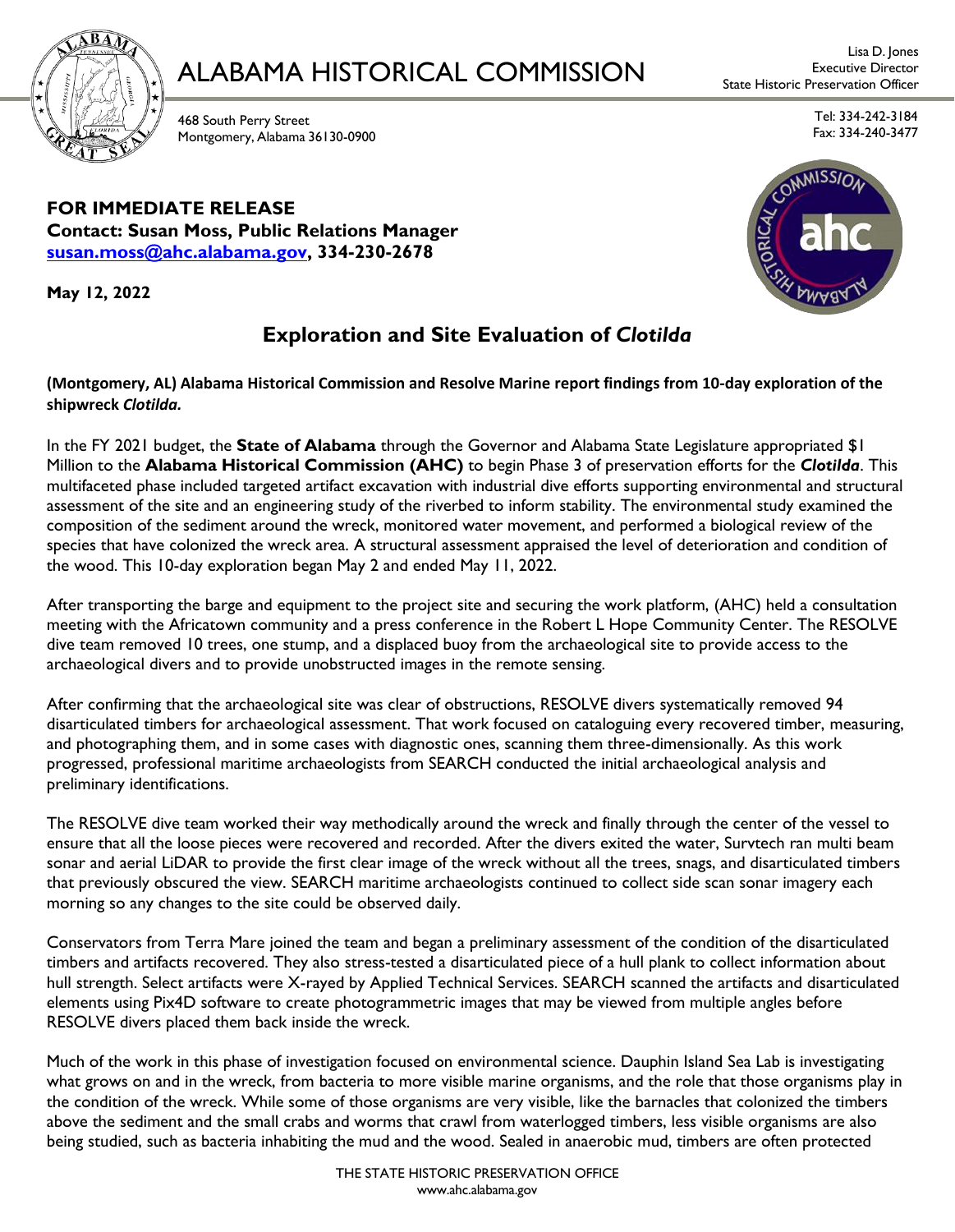

# ALABAMA HISTORICAL COMMISSION Executive Director ALABAMA HISTORICAL COMMISSION Extect Historic Preservation Officer

Lisa D. Jones

468 South Perry Street Montgomery, Alabama 36130-0900

Tel: 334-242-3184 Fax: 334-240-3477

from being eaten by riverine and marine organisms. The best conservation practice for the timbers that are not selected for further study is to place them back inside the wreck itself.

Maritime archaeological divers from SEARCH and Diving With a Purpose (DWP) dived the wreck and were finally able to inspect it without obstruction. RESOLVE divers established a centerline in the wreck, laid a 2.5-foot grid, and began systematic probing to confirm the portions of the wreck buried under the mud remain intact and to ascertain the depth of the mud inside the vessel and collected hand cores to observe the nature of the sediment in and around the vessel. The centerline and grid also help the archaeologists carefully control and record the location where samples are collected and where artifacts are recovered.

Once the recorded and tagged timbers were carefully placed back inside the wreck, the team prepared the tank on the barge for screening sediment. The amount of sediment removed during the current investigation is limited by the Army Corps of Engineers (ACOE) permit. During the late morning, on Tuesday, May 10, RESOLVE divers began excavating by hand fanning silt and mud into a 3-inch dredge with a quarter inch screen on either end to remove the sediment in a very small section of the hold of the wreck. The purpose of the excavation is only to take a small sample for scientific analysis from the base of the sediment. These samples will inform the preservation state of the vessel and help AHC understand both the flora and fauna inhabiting the wreck and the preservation state of the buried portion of the vessel. The sediment was also hand screened by SEARCH maritime archaeologists as it was pumped into a holding tank onboard the barge. Screening sediment is standard archaeological methodology aimed at recovery of any small artifacts but none of significance were recovered during this investigation. As RESOLVE divers neared the base of the excavation, scientists from Western Carolina University and Stantec arrived onboard and prepared sterilized receptacles to receive scientific samples, secured the samples for travel, and took custody of the specimens for transport to the respective scientific labs in which the samples will be analyzed. Following the collection of the last samples for scientific analysis, burlap bags were filled with screened sediment collected in the holding tank. RESOLVE divers carefully placed the sandbags back in the vessel as a protection measure for the vessel itself and the timbers placed back inside. On Friday, May 13, the barge will be removed from the site.

In addition to the collection of scientific samples, the scope of the project allowed for the retention and conservation of diagnostic and display quality artifacts. Most of the disarticulated elements that were recovered were timbers and iron fasteners, but five artifacts were retained for additional analysis and possible conservation. AHC Historic Artisans worked with Terra Mare Conservators to build a smaller tank to hold and protect the largest selected artifact, which is a large timber with an iron pulley and fragments of rope in the pulley. There is a tentative identification, but additional analysis is needed to confidently identify its role on the schooner. The other items selected were a lead hawse pipe which a thick rope cable passed through to raise and lower the anchor, a small section of hull planking held together by iron drift pins, and a section of planking that retains marks from a circular steam saw. These artifacts will be temporarily stored at the History Museum until they have been analyzed for conservation. After analysis and conservation, these artifacts will help illustrate the story of the enslaved people on Clotilda.

During the entire 10 days on the project, conditions both on the river and underwater remained very favorable. The divers report that the visibility underwater was the best that has yet been observed on Clotilda since archaeological study of the wreck began in 2018 (ranging from 3" to about a foot). The current was low, and with the removal of the trees that once covered parts of the wreck, the dive team had an unobstructed view of the wreck. As with all responsible scientific investigation, this was a slow methodical process from which a picture of the wreck is slowly emerging. That picture will become even more clear as the data from the scientific analysis is analyzed and incorporated into the existing body of knowledge. What can be said with confidence in this preliminary stage is that the wood below the mudline is much better preserved than the sections of the shipwreck that extend into the water column. Probing in the stern section indicated that the ship is in two or more pieces with a section of the stern broken away and possibly preserved beneath the mud. Divers were able to get a first glimpse inside the hold where captives were held and observed vertical posts and a bulkhead that does not appear to part of the ship's original architecture. It is too soon to speculate regarding the function of these